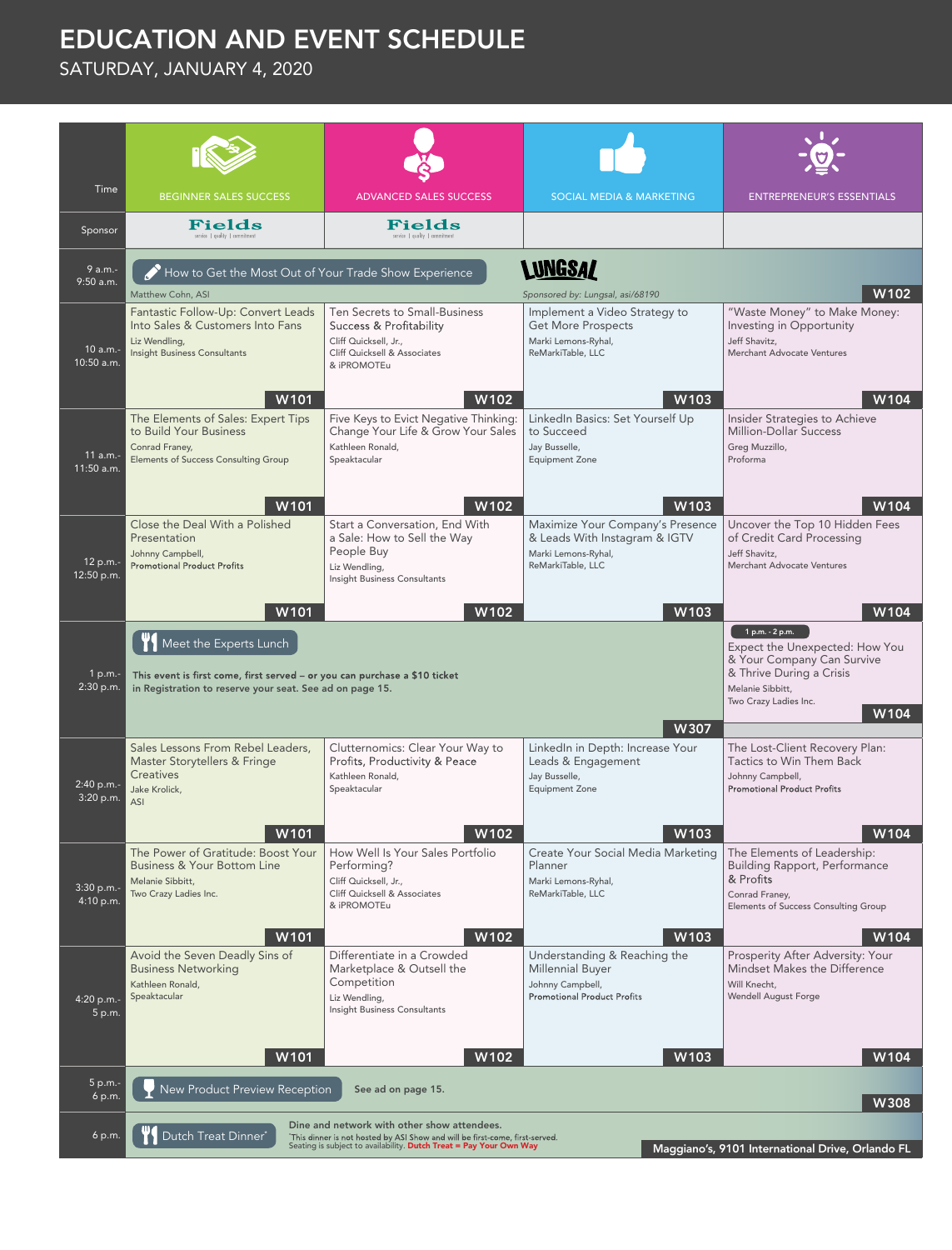

## Get full course descriptions and create your personal schedule in the ASI Show Orlando mobile app.



| <b>GIFT IT: BRANDS, REWARDS</b><br>& RECOGNITION                                                                                                      | <b>EXPERT ADVICE</b>                                                                                                          | <b>GRAPHIC DESIGN &amp;</b><br>PRODUCT DECORATION                                                                                                                                                                        | MULTI-DECORATION<br><b>DESIGN &amp; PRODUCTION</b>                                                                                                                               | <b>BUSINESS-BUILDING</b><br><b>FUNDAMENTALS</b>                                                                                                                        |
|-------------------------------------------------------------------------------------------------------------------------------------------------------|-------------------------------------------------------------------------------------------------------------------------------|--------------------------------------------------------------------------------------------------------------------------------------------------------------------------------------------------------------------------|----------------------------------------------------------------------------------------------------------------------------------------------------------------------------------|------------------------------------------------------------------------------------------------------------------------------------------------------------------------|
|                                                                                                                                                       | -XPEDITE                                                                                                                      | Б<br>STAHLS:                                                                                                                                                                                                             | Digital Art Solutions                                                                                                                                                            |                                                                                                                                                                        |
|                                                                                                                                                       |                                                                                                                               |                                                                                                                                                                                                                          |                                                                                                                                                                                  |                                                                                                                                                                        |
|                                                                                                                                                       |                                                                                                                               |                                                                                                                                                                                                                          |                                                                                                                                                                                  |                                                                                                                                                                        |
| <b>Getting Started With Gifts:</b><br><b>Grow Your Business Through</b><br>Rewards & Incentives<br>Barb Hendrickson,<br>Visible Communication<br>W106 |                                                                                                                               | ์ 10 a.m. - 11:20 a.m. ่<br>Win More Sales: Elevate<br>Your Clients' Branded<br>Apparel With Heat Printing<br>Rachel Sennett<br>& Alison Zuccaro,<br>Stahls'                                                             | Multi-Decoration Apparel:<br>Maximize Profit With a Vinyl<br><b>Cutter &amp; Heat Press</b><br><b>Craig Mertens</b><br>& Justin Pearson,<br><b>Digital Art Solutions</b><br>W108 | <b>What Your Competition</b><br>Doesn't Want You to Know<br>About Sales & Marketing<br>(Beginner)<br>Don Burbach,<br>ASI<br>W107                                       |
| The Power of Partnership:<br>How Incentive & Gift Suppliers<br>Can Help Your ROI<br>Barb Hendrickson,<br>Visible Communication.<br>& Panel<br>W106    |                                                                                                                               | W105<br>11:30 a.m. - 12:50 p.m.<br>Make Your Webstores More<br>Profitable With Heat Printing<br>Rachel Sennett                                                                                                           | Rhinestone Multi-Decoration:<br>Producing & Selling<br>Unforgettable Apparel<br><b>Craig Mertens</b><br>& Justin Pearson,<br><b>Digital Art Solutions</b>                        | Secrets to Successful SEO,<br>Social Media & Email Marketing<br>(Advanced)<br>Abby Koss,<br>ASI                                                                        |
| Learn From the Best: Discover<br>How Distributors Are Profiting<br>From Gifts & Incentives<br>Barb Hendrickson,<br>Visible Communication              |                                                                                                                               | & Alison Zuccaro,<br>Stahls'                                                                                                                                                                                             | W108<br>Be Your Own Designer:<br><b>Producing Customized</b><br><b>Apparel Graphics</b><br><b>Craig Mertens</b><br>& Justin Pearson,<br>Digital Art Solutions                    | W107<br>Go Beyond the Search<br>& Get More Out of ESP<br>(Beginner/Intermediate)<br>Mike D'Ottaviano,<br>ASI                                                           |
| W106                                                                                                                                                  |                                                                                                                               | W <sub>105</sub>                                                                                                                                                                                                         | W108                                                                                                                                                                             | W107                                                                                                                                                                   |
| Meet the Experts Lunch<br>in Registration to reserve your seat. See ad on page 15.                                                                    | This event is first come, first served - or you can purchase a \$10 ticket                                                    |                                                                                                                                                                                                                          | W307                                                                                                                                                                             | Four Easy Ways to Improve<br>Your ESP Website<br>(Intermediate/Advanced)<br>Joan Miracle,<br>ASI<br>W107                                                               |
|                                                                                                                                                       | <b>Understanding Company</b>                                                                                                  | $2:40 p.m. - 4:10 p.m.$                                                                                                                                                                                                  | Improve Your Apparel Graphics                                                                                                                                                    | <b>Connect With Your Customers</b>                                                                                                                                     |
|                                                                                                                                                       | Stores & Fulfillment<br>Operations: 6 Ways to<br><b>Enhance Your Business</b><br>Laura Harper,<br>Xpedite Fulfillment<br>W106 | Adobe Illustrator: Creating<br>Vector Artwork for Imprinting<br>Steve Oswald,<br>ASI<br>(We recommend bringing your own mouse<br>and laptop, loaded with Adobe Illustrator                                               | to Improve Your Bottom Line<br><b>Craig Mertens</b><br>& Justin Pearson,<br><b>Digital Art Solutions</b><br>W108                                                                 | <b>Using Video</b><br>(All Levels)<br>Joe Haley,<br>ASI<br>W107                                                                                                        |
|                                                                                                                                                       | Promote Your Business on                                                                                                      | software, to this session.)                                                                                                                                                                                              | The Ultimate Sales & Marketing                                                                                                                                                   | Top Markets & Products                                                                                                                                                 |
|                                                                                                                                                       | Facebook & Instagram:<br>Finding & Attracting<br><b>New Clients</b><br>Abby Koss,<br>ASI                                      |                                                                                                                                                                                                                          | <b>Tips for Decorated Goods</b><br><b>Craig Mertens</b><br>& Justin Pearson,<br>Digital Art Solutions                                                                            | You Should Be Selling Now<br>(All Levels)<br>Michelle Castells,<br>ASI                                                                                                 |
|                                                                                                                                                       | W106                                                                                                                          | W105                                                                                                                                                                                                                     | W108                                                                                                                                                                             | W107                                                                                                                                                                   |
|                                                                                                                                                       | Keep Your Brand Strong<br>With an Annual Checkup<br>Jay Busselle,<br><b>Equipment Zone</b>                                    | Adobe Illustrator and<br>Photoshop: Bitmap Images<br>& Vector Tracing Plans<br>Steve Oswald,<br>ASI<br>(We recommend bringing your own mouse<br>and laptop, loaded with Adobe Illustrator<br>software, to this session.) | Embroidery Files Made Easy:<br><b>Converting Without Digitizing</b><br><b>Craig Mertens</b><br>& Justin Pearson,<br><b>Digital Art Solutions</b>                                 | De-Stress Your Order<br>Management & Accounting<br>Processes With ESP<br>(Intermediate)<br>Mike D'Ottaviano,<br>ASI,<br>& Butch Peyton,<br><b>ASI Computer Systems</b> |
|                                                                                                                                                       | W <sub>106</sub>                                                                                                              | W <sub>105</sub>                                                                                                                                                                                                         | W <sub>108</sub>                                                                                                                                                                 | W107                                                                                                                                                                   |
|                                                                                                                                                       |                                                                                                                               |                                                                                                                                                                                                                          |                                                                                                                                                                                  |                                                                                                                                                                        |
|                                                                                                                                                       |                                                                                                                               |                                                                                                                                                                                                                          |                                                                                                                                                                                  |                                                                                                                                                                        |
|                                                                                                                                                       |                                                                                                                               |                                                                                                                                                                                                                          |                                                                                                                                                                                  |                                                                                                                                                                        |